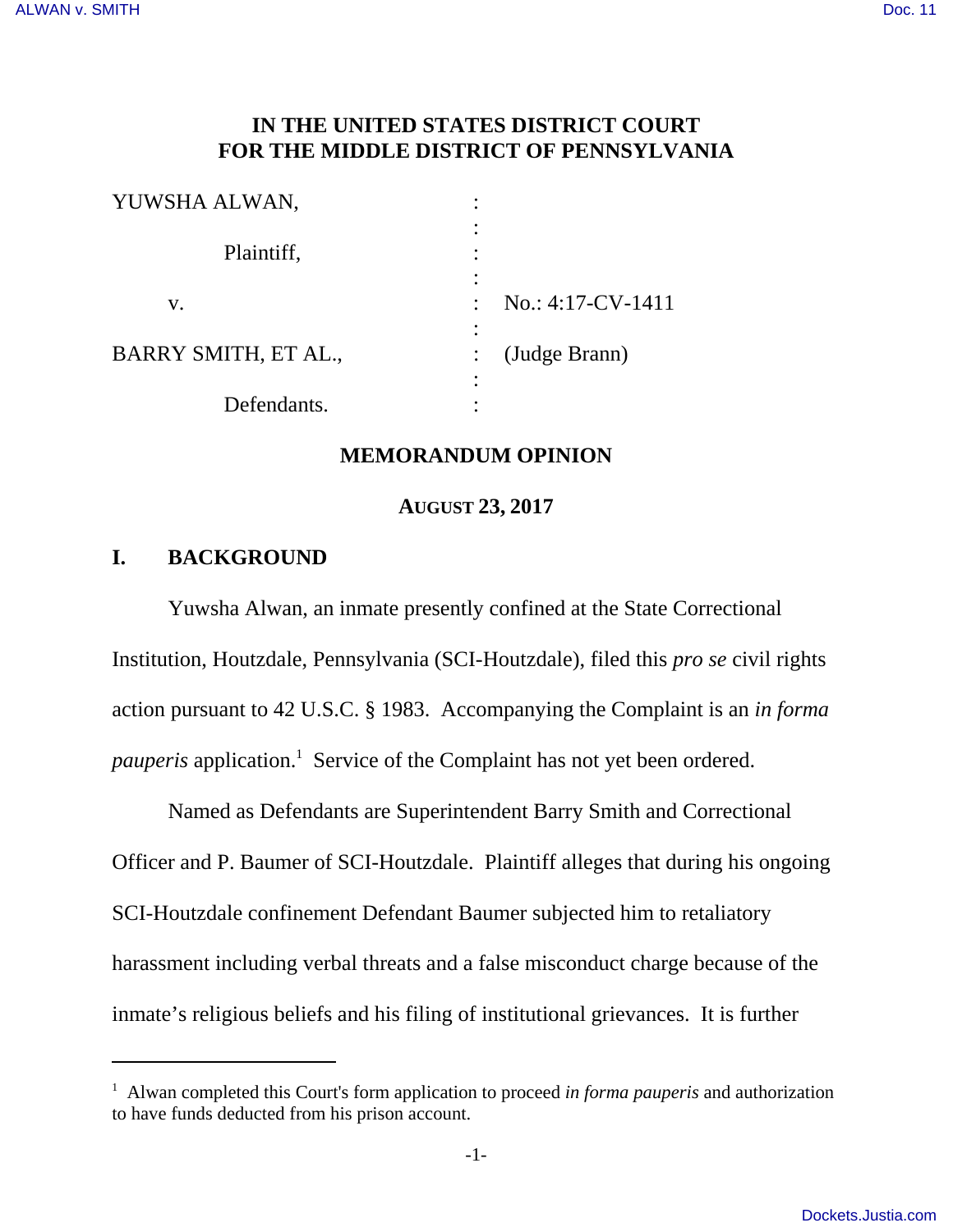alleged that Superintendent Smith failed to take corrective measures to prevent the mistreatment. As relief, Alwan seeks compensatory and punitive damages as well as declaratory and injunctive relief.

#### **II. DISCUSSION**

Title 28 U.S.C. § 1391(b) provides that a civil action may be brought in (1) a judicial district in which any defendant resides, if all defendants are residents of the State in which the district is located; (2) a judicial district in which a substantial part of the events or omissions giving rise to the claim occurred, or a substantial part of property that is the subject of the action is situated; or (3) if there is no district in which an action may otherwise be brought as provided in this section, any judicial district in which a defendant is subject to the court's personal jurisdiction.

Plaintiff and both of the Defendants are located at SCI-Houtzdale and all of the alleged events occurred at SCI-Houtzdale. SCI-Houtzdale is located within both Clearfield County, Pennsylvania and the confines of the United States District Court for the Western District of Pennsylvania. *See* 28 U.S.C. § 118(c).

It is equally well-settled that a court may transfer any civil action for the convenience of the parties or witnesses, or in the interest of justice, to any district where the action might have been brought. 28 U.S.C. § 1404(a). The United States Supreme Court in *Hoffman v, Blaski*, 363 U.S. 335, 343 (1960), specifically

-2-